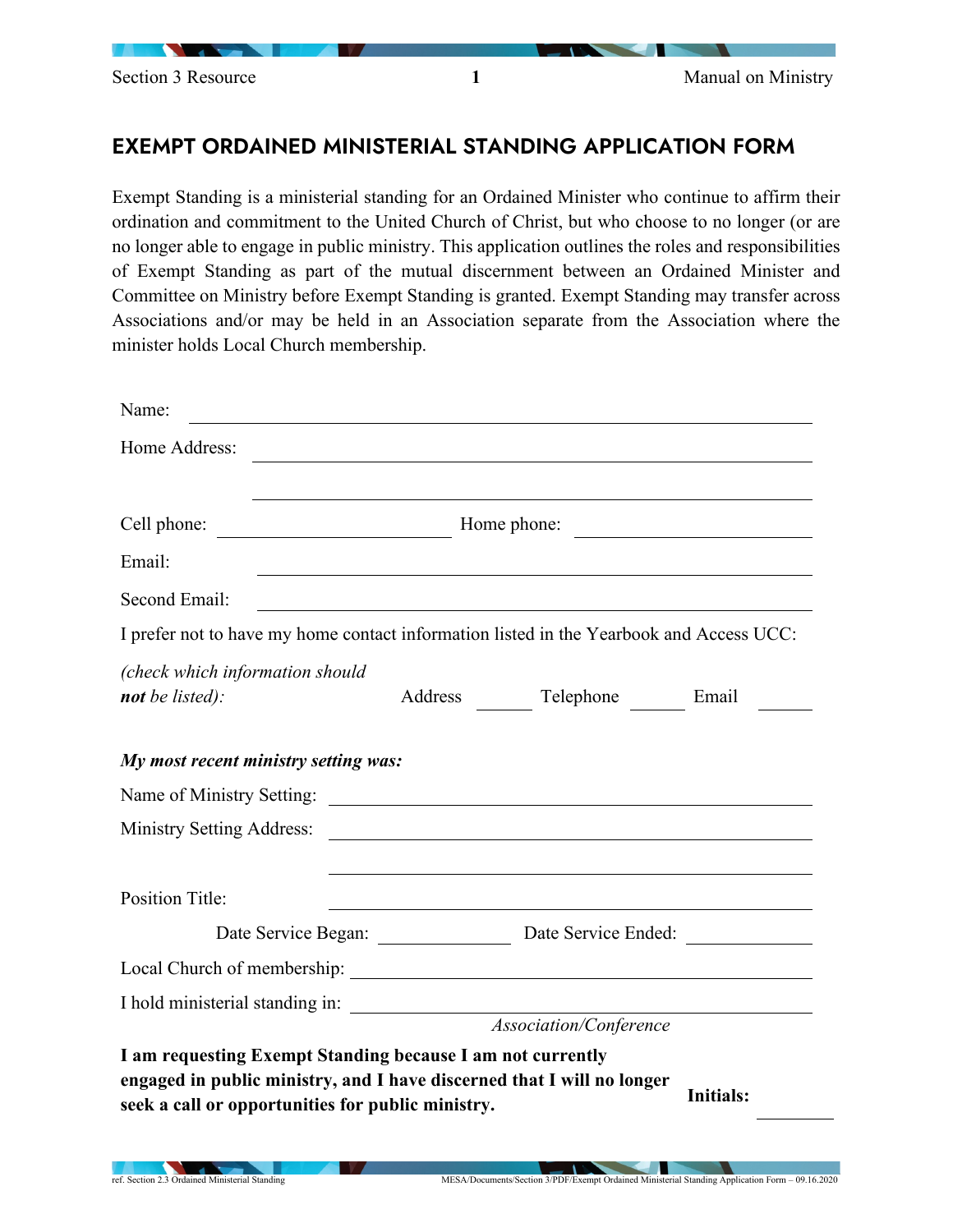I understand that I am still subject to the support and oversight of a Committee on Ministry through Exempt Standing, and am required to do the following:

- maintain membership in a UCC congregation;
- continue to embody the ethics of the UCC Ministerial Code;
- participate in the ongoing oversight of the Committee on Ministry, including annual Information Reviews, Situational Support Consultations, and Fitness Reviews; and
- be responsive to communication from the Association and Conference as I am able.

In conversation with the Committee on Ministry, I recognize that by maintaining Exempt Standing I will refrain from:

- seeking ministerial positions;
- entering into call agreements;
- providing pulpit Supply;
- officiating at weddings and funerals;
- serving on committees of the Association, Conference, National or global settings of the church.

**By maintaining Exempt Standing, I understand that that I am exempt from certain ongoing requirements of Ordained Ministerial Standing including periodic vocational support meetings, boundary training, diversity training, and continuing education. Initials:**

As a UCC Minister with Exempt Standing I may continue to:

- participate in the life of my Local Church
- attend the annual meeting of the Association and Conference when possible;
- co-officiate at the sacraments at the invitation of an active Ordained Minister
- other (as determined by the Committee on Ministry with the minister)
	- o \_\_\_\_\_\_\_\_\_\_\_\_\_\_\_\_\_\_\_\_\_\_\_\_\_\_\_\_\_\_\_\_\_\_\_\_\_\_\_\_\_\_\_\_\_\_\_\_\_\_\_\_\_\_\_\_\_\_\_\_\_\_ o \_\_\_\_\_\_\_\_\_\_\_\_\_\_\_\_\_\_\_\_\_\_\_\_\_\_\_\_\_\_\_\_\_\_\_\_\_\_\_\_\_\_\_\_\_\_\_\_\_\_\_\_\_\_\_\_\_\_\_\_\_\_ o \_\_\_\_\_\_\_\_\_\_\_\_\_\_\_\_\_\_\_\_\_\_\_\_\_\_\_\_\_\_\_\_\_\_\_\_\_\_\_\_\_\_\_\_\_\_\_\_\_\_\_\_\_\_\_\_\_\_\_\_\_\_

I covenant to refrain from engaging in pastoral activities save for the activities indicated above and from serving in a professional ministry capacity (even if temporary) while maintaining Exempt Standing. If I discern a call to serve in a professional ministry capacity again, I covenant to meet with the Committee on Ministry to request an end to Exempt Standing and will complete any required boundary trainings as a prerequisite for reentering into active ministry.

Exempt Standing is the only form of ministerial standing that can be held by an Association different than the Association of Local Church Membership. If I relocate while maintaining